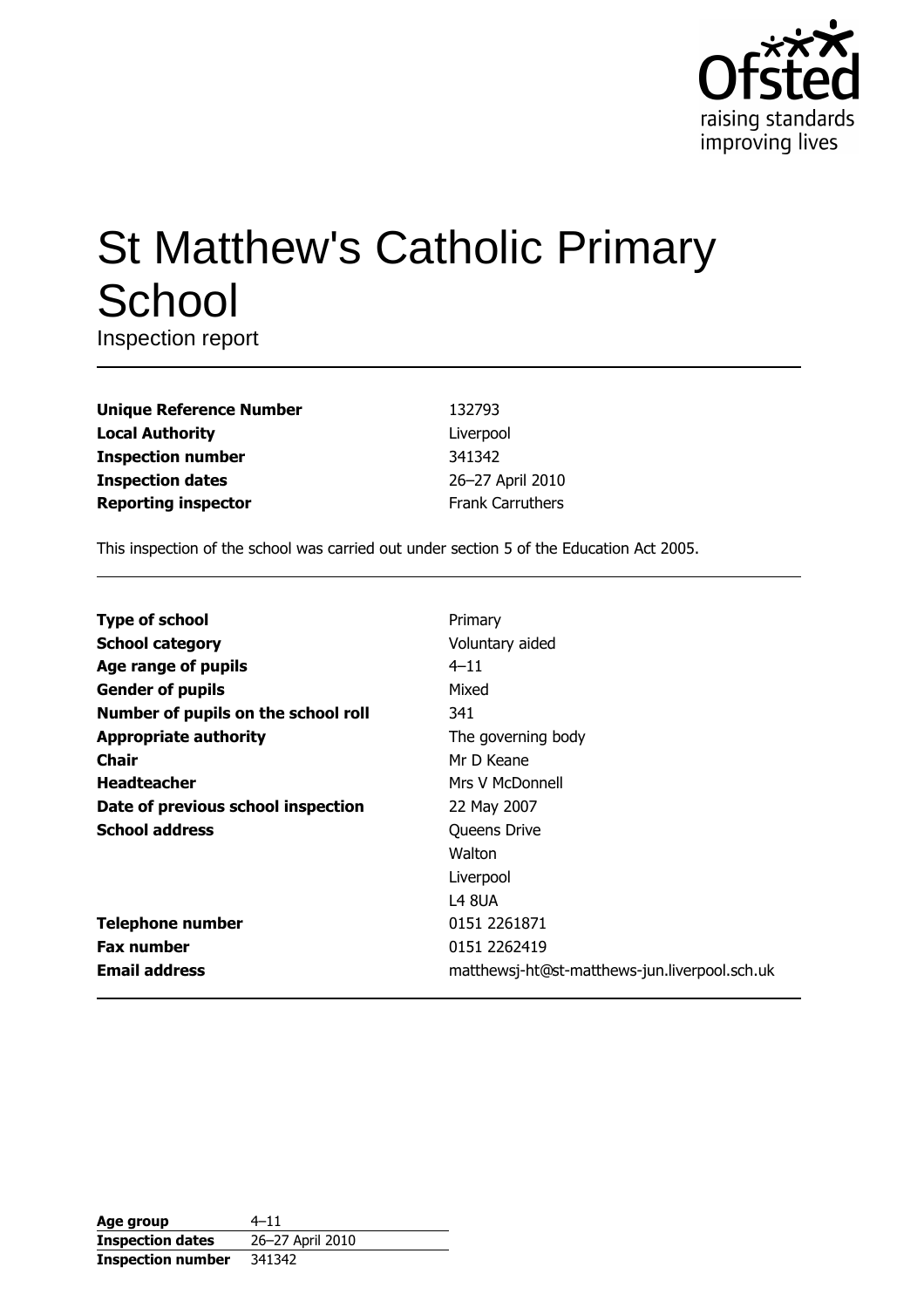The Office for Standards in Education, Children's Services and Skills (Ofsted) regulates and inspects to achieve excellence in the care of children and young people, and in education and skills for learners of all ages. It regulates and inspects childcare and children's social care, and inspects the Children and Family Court Advisory Support Service (Cafcass), schools, colleges, initial teacher training, work-based learning and skills training, adult and community learning, and education and training in prisons and other secure establishments. It rates council children's services, and inspects services for looked after children, safequarding and child protection.

Further copies of this report are obtainable from the school. Under the Education Act 2005, the school must provide a copy of this report free of charge to certain categories of people. A charge not exceeding the full cost of reproduction may be made for any other copies supplied.

If you would like a copy of this document in a different format, such as large print or Braille, please telephone 08456 404045, or email enquiries@ofsted.gov.uk.

You may copy all or parts of this document for non-commercial educational purposes, as long as you give details of the source and date of publication and do not alter the documentation in any way.

Royal Exchange Buildings St Ann's Square Manchester M2 7LA T: 08456 404045 Textphone: 0161 618 8524 E: enquiries@ofsted.gov.uk W: www.ofsted.gov.uk © Crown copyright 2010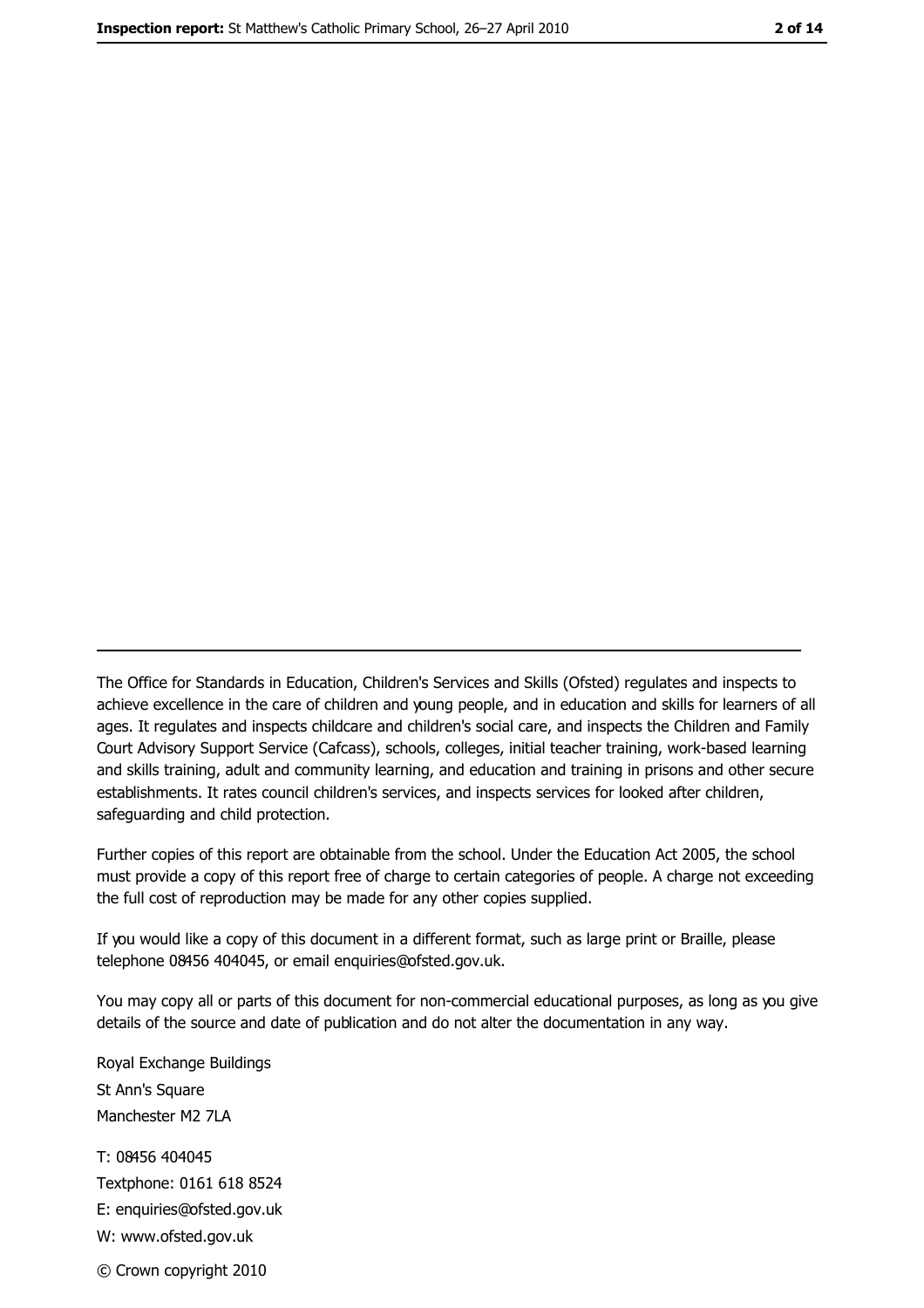# **Introduction**

This inspection was carried out by three additional inspectors. The inspectors visited 15 lessons or parts of lessons, observing 15 teachers, and held meetings with the Chair of the Governing Body, staff, visiting specialists, groups of pupils and representatives of the local authority. They observed the school's work and looked at documentation including policies on safeguarding, the school development plan, teachers' planning, assessment files and records of pupils' progress, including individual education plans for those with special educational needs and/or disabilities. Staff and pupils completed questionnaires, and 112 questionnaires returned from parents and carers were also read and analysed.

The inspection team reviewed many aspects of the school's work. It looked in detail at the following:

- pupils' achievement, including groups of pupils, for example, girls, and across the  $\blacksquare$ whole school in writing and mathematics
- how successful the measures to improve attendance have been  $\blacksquare$
- the school's policy and actions to promote community cohesion  $\blacksquare$
- the effectiveness of safeguarding procedures.  $\blacksquare$

# Information about the school

The school is larger than average. Almost all pupils are White British. The proportion of pupils known to be eligible for free school meals is twice the national average. The proportion of pupils with special educational needs and/or disabilities is above average. The majority have moderate or specific learning difficulties, some have autism and a few have visual impairment. The school has gained the Basic Skills Award (four times), the Artsmark (Silver), the Sports Activemark and the Healthy Schools Award.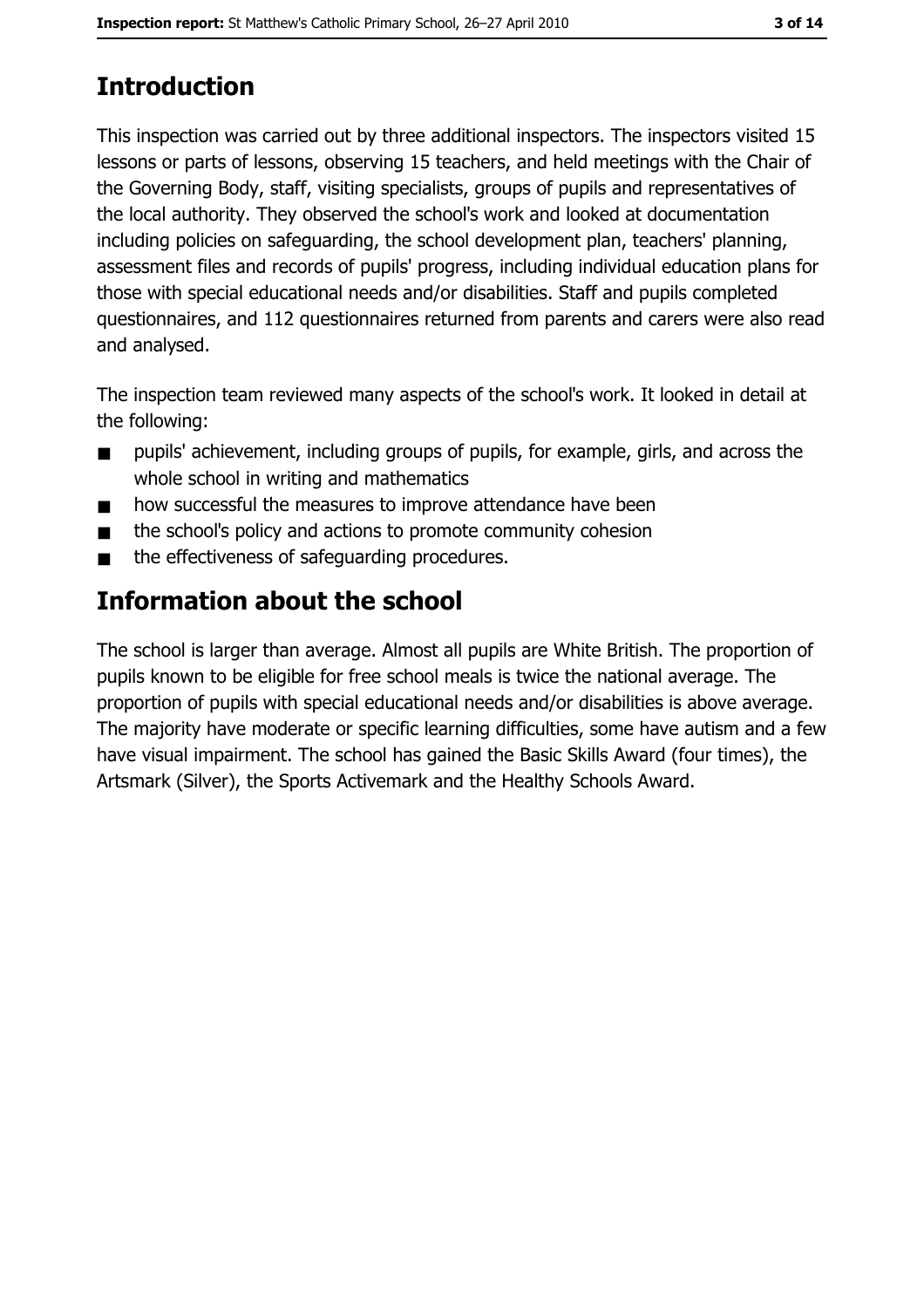# **Inspection judgements**

# Overall effectiveness: how good is the school?

# The school's capacity for sustained improvement

# **Main findings**

The school provides an outstanding education for its pupils, who make excellent progress in their personal development and achieve well in the core subjects of English, mathematics and science. Outstanding provision for the care, guidance and support of pupils, coupled with an excellent curriculum and good teaching, account for these very positive outcomes.

From a below-average starting point, all children make good progress in the Early Years Foundation Stage because of the good teaching they receive. However, in this key stage there is potential to develop the quality of teaching further since there are insufficient opportunities for the children to initiate their own learning rather than always be guided by adults. This good progress continues throughout Years 1 to 6 and standards by the end of Key Stage 2 are similar to the national average. A dip in standards in 2008 was identified and addressed immediately, thanks to the positive approach taken by senior staff. Standards recovered last year and are being maintained in the current Year 6. Effective teaching throughout the school contributes well to pupils' good progress. In almost all lessons, elements of outstanding teaching are evident. Staff know their pupils well and cater for the needs of all, including those with special educational needs and/or disabilities. Assessments of how pupils are doing are regular and thorough. However, there is inconsistency in the quality of teachers' marking with some not matching the best in school.

The quality of pupils' learning is enhanced by their outstanding behaviour, extremely positive attitudes to learning and their excellent spiritual, moral, social and cultural development. Pupils take on board what they are taught exceptionally well so that their understanding of how to live a healthy lifestyle and stay safe is fully secure. Older pupils provide excellent role models for younger ones in the way they look out for one another and take on responsibilities around school and beyond. The excellent care, guidance and support for pupils underpin these outstanding outcomes.

The drive to continually improve standards and provision comes from the headteacher, well supported by the deputy headteacher and senior leadership team. All aspects of leadership and management are outstanding in this school. For example, the effectiveness of the school's self-evaluation is evident in the way the staff responded to the dip in standards. Overall effectiveness has improved since the time of the last inspection and as a result, the school's capacity to improve is judged to be good.

# What does the school need to do to improve further?

Improve the quality of teachers' marking so that it matches the best in school.

| J.<br>ı |  |
|---------|--|
| 2       |  |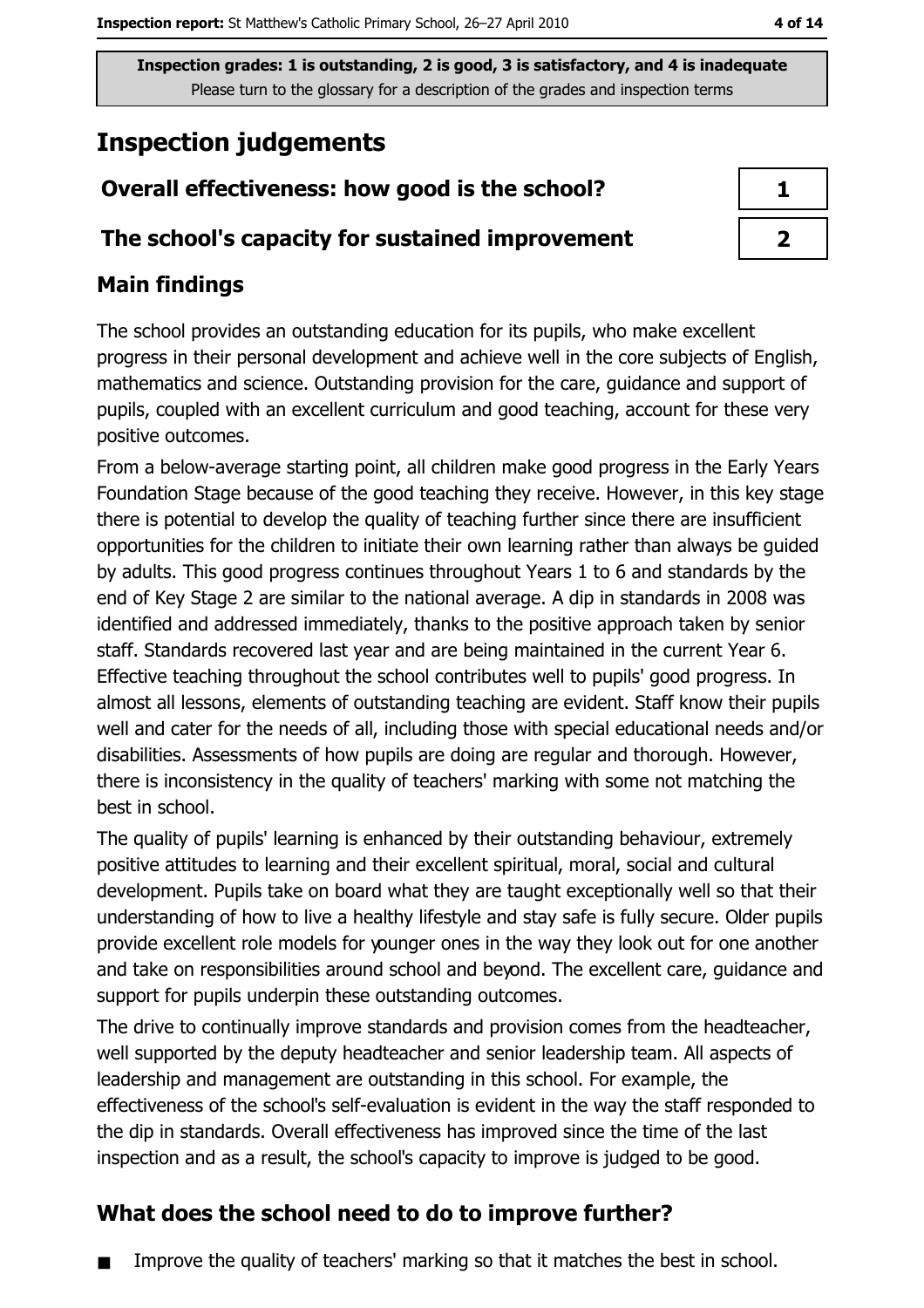Provide greater opportunities for children in the Reception classes to initiate their  $\blacksquare$ own learning.

### **Outcomes for individuals and groups of pupils**

That pupils of all ages enjoy their learning is clearly shown in their mature attitudes. They listen very well and reflect on new ideas showing great sensitivity. This was well illustrated when pupils in Year 3 discussed the reasons why one boy might feel isolated by the behaviour of another. In addition, pupils display real pride in their work and set it out neatly and carefully, following the high expectations of staff. Learning is consistently good across all age groups and boys perform as well as girls in areas such as writing, in which the national trend is for girls to do better. Boys' writing was a key area to improve from the last inspection report and staff have addressed it exceptionally well. Pupils with special educational needs and/or disabilities make good progress towards targets in their individual education plans thanks to the high quality support of teaching assistants. The very few pupils from minority ethnic backgrounds make progress similar to their classmates.

The excellent school council contributes significantly to the school's improvement and pupils work positively in the wider community. There are several regular events involving the very active choir and musicians, and a number of functions to raise funds for charity. Parents report that their children often bring home what they have learnt about keeping healthy and specifically the dangers of eating too much unhealthy food. Attendance has improved and is in line with the average for all schools and punctuality is good. The number of persistent absentees was a cause for concern at the time of the last inspection. The school set about tackling the problem rigorously. Close links with the education welfare service, the appointment of a family support worker and a prominent partnership with the local 'Safer Schools' Partnership Police Officer, have had significant success. The school now has very few pupils with poor attendance and most of these involve pupils with complex medical needs.

These are the grades for pupils' outcomes

| Pupils' achievement and the extent to which they enjoy their learning                                       | $\overline{\mathbf{2}}$ |
|-------------------------------------------------------------------------------------------------------------|-------------------------|
| Taking into account:<br>Pupils' attainment <sup>1</sup>                                                     |                         |
| The quality of pupils' learning and their progress                                                          |                         |
| The quality of learning for pupils with special educational needs and/or<br>disabilities and their progress | $\overline{2}$          |

 $\mathbf{1}$ 

The grades for attainment and attendance are: 1 is high; 2 is above average; 3 is broadly average; and 4 is low.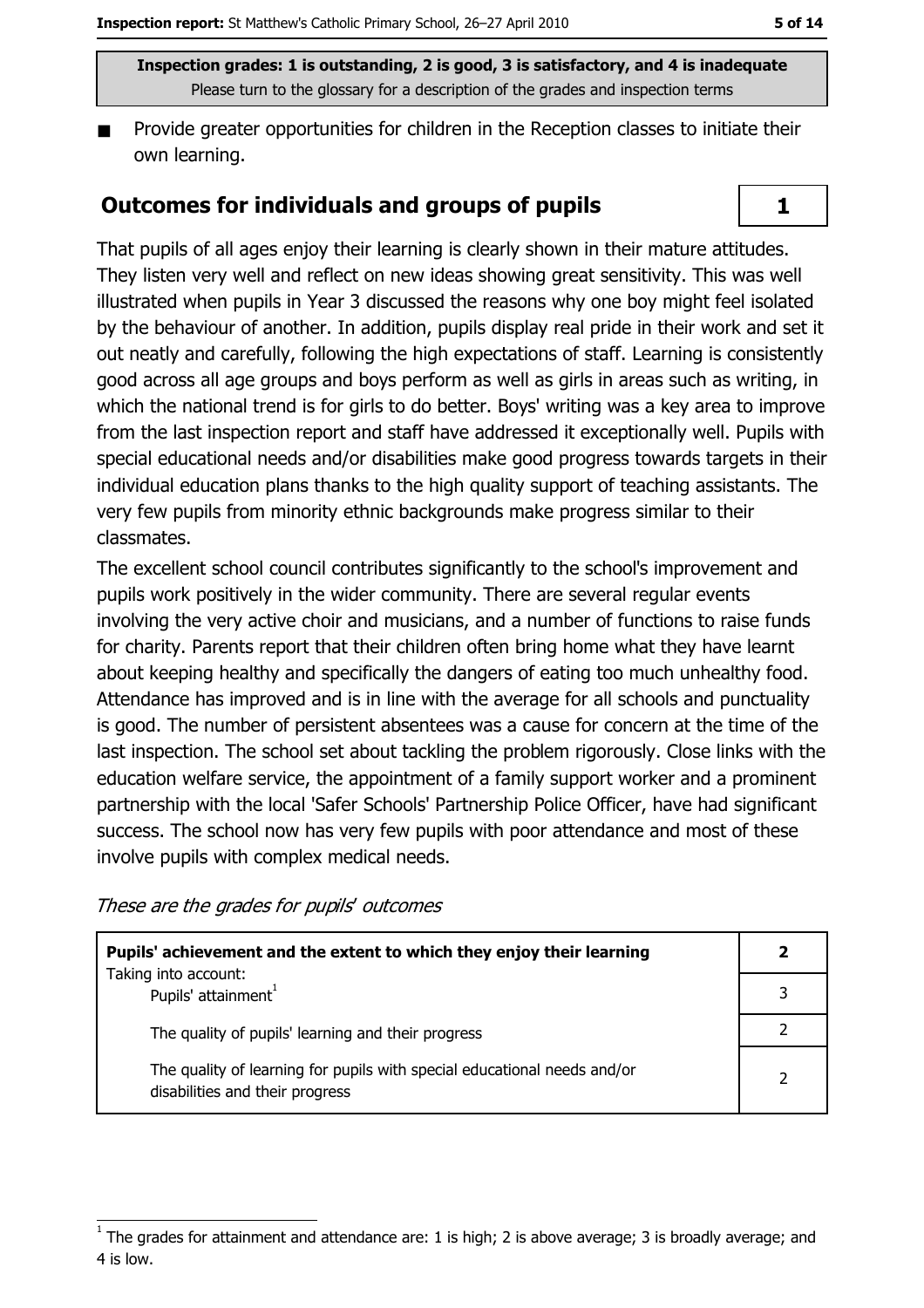| Inspection grades: 1 is outstanding, 2 is good, 3 is satisfactory, and 4 is inadequate<br>Please turn to the glossary for a description of the grades and inspection terms |              |  |  |
|----------------------------------------------------------------------------------------------------------------------------------------------------------------------------|--------------|--|--|
| The extent to which pupils feel safe                                                                                                                                       |              |  |  |
| <b>Pupils' behaviour</b>                                                                                                                                                   | 1            |  |  |
| The extent to which pupils adopt healthy lifestyles                                                                                                                        |              |  |  |
| The extent to which pupils contribute to the school and wider community                                                                                                    |              |  |  |
| The extent to which pupils develop workplace and other skills that will<br>contribute to their future economic well-being                                                  | $\mathbf{2}$ |  |  |
| Taking into account:<br>Pupils' attendance <sup>1</sup>                                                                                                                    | 3            |  |  |
| The extent of pupils' spiritual, moral, social and cultural development                                                                                                    |              |  |  |

# How effective is the provision?

High expectations, a good pace and excellent relationships between staff and pupils feature in all lessons. The teaching is planned to cater for the needs of all levels of attainment in classes, and teaching assistants are very well deployed to work with pupils who have special educational needs and/or disabilities or with groups of lower attainers. Staff track the progress of pupils well and regularly check that targets in English and mathematics match the needs of pupils. Marking of pupils' work is supportive. In the best examples, pupils are made aware of the next steps and there is often opportunity for pupils to comment themselves or to comment on other pupils' work. This excellent practice is not consistent throughout the school, however.

The curriculum continues to be outstanding. Basic skills are securely taught and opportunities for pupils to practise skills of reading and writing in other subjects are frequent. Specialist subject teaching, such as in music and physical education, is excellent. Enrichment activities, intervention programmes, extra classes after school, visits, visitors and residential trips, all contribute to the exceptional quality of the curriculum. As a result, pupils really enjoy their learning and their personal development is very well enhanced.

All aspects of care, guidance and support for pupils are excellent. The school always goes the extra mile to ensure pupils, especially the more vulnerable and those with special educational needs and/or disabilities, are very well looked after. Teachers and support staff use the training they have received in aspects such as child protection, visual impairment, family bereavement and specific learning difficulties, to excellent effect in order to help pupils to make good progress.

These are the grades for the quality of provision

| The quality of teaching                                                                                    |  |
|------------------------------------------------------------------------------------------------------------|--|
| Taking into account:<br>The use of assessment to support learning                                          |  |
| The extent to which the curriculum meets pupils' needs, including, where<br>relevant, through partnerships |  |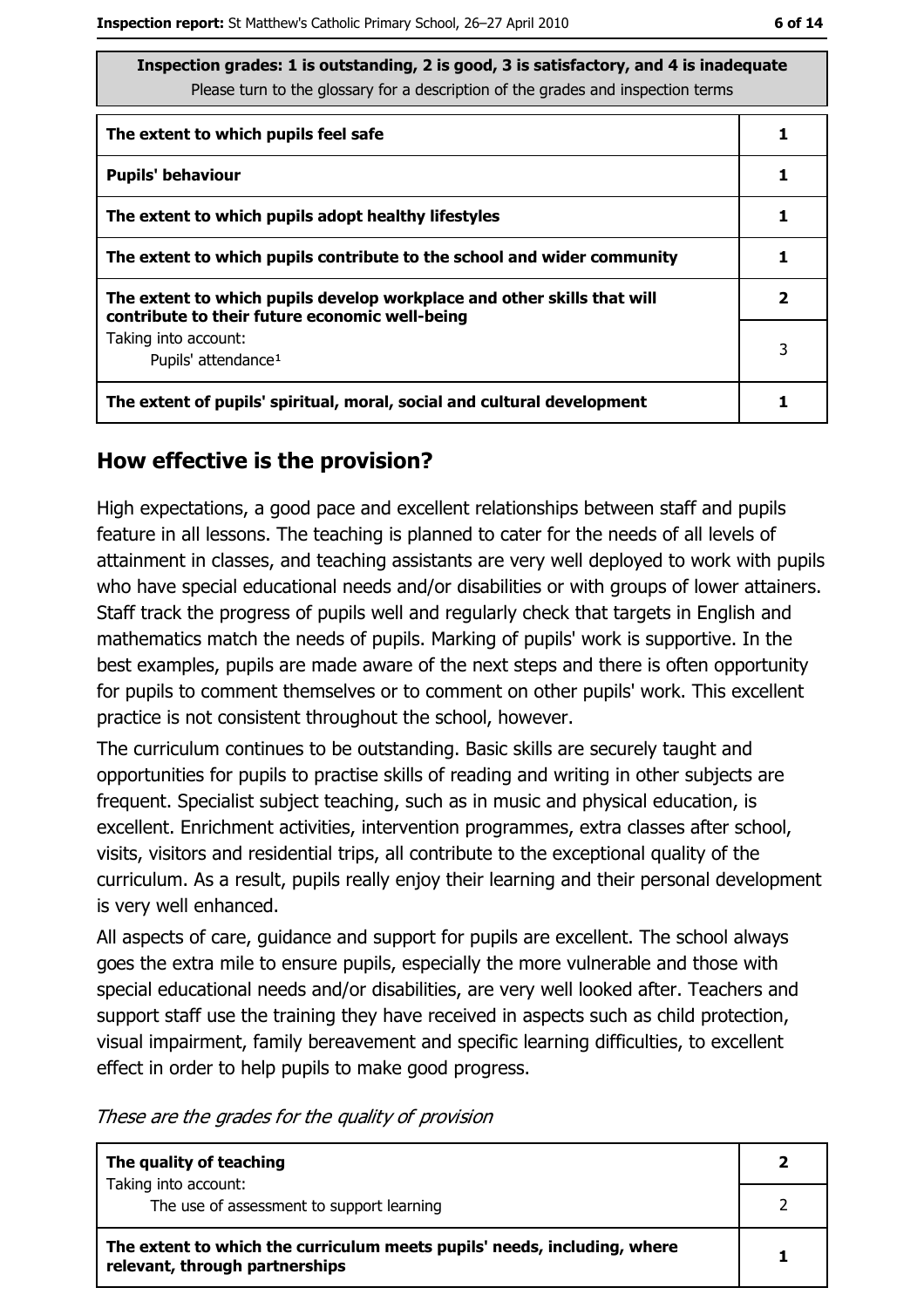#### The effectiveness of care, quidance and support

#### $\mathbf{1}$

### How effective are leadership and management?

It is a measure of the quality of the leadership of the school that the drive to raise expectations and improve provision has been unstinting. This has been despite several changes to the senior leadership team, arising when individual staff leave because of promotions. School development planning is keenly focused on raising pupils' achievement. The school's self-evaluation, through regular reviews, addresses any shortcomings quickly and decisively. The work of the governing body continues to be of a high standard and now includes a review of their effectiveness by an outside consultant. This is excellent practice and means that governors provide a high level of challenge, as well as support, for senior leaders of the school. All aspects of safeguarding, child protection and the safe recruitment of staff are outstanding. The school looks after the interests of all pupils exceptionally well and makes sure none is discriminated against. There is an excellent focus on how the school can contribute to community cohesion. For example, it has a strong role in reducing anti-social behaviour in the neighbourhood, especially through its links with the local police. The curriculum contributes very well to the pupils' understanding of other ethnic groups and different faiths and there are effective international links with schools abroad.

#### These are the grades for leadership and management

| The effectiveness of leadership and management in embedding ambition and<br>driving improvement                                                                     |    |
|---------------------------------------------------------------------------------------------------------------------------------------------------------------------|----|
| Taking into account:<br>The leadership and management of teaching and learning                                                                                      | 1  |
| The effectiveness of the governing body in challenging and supporting the<br>school so that weaknesses are tackled decisively and statutory responsibilities<br>met |    |
| The effectiveness of the school's engagement with parents and carers                                                                                                | 1. |
| The effectiveness of partnerships in promoting learning and well-being                                                                                              | 1  |
| The effectiveness with which the school promotes equality of opportunity and<br>tackles discrimination                                                              |    |
| The effectiveness of safeguarding procedures                                                                                                                        |    |
| The effectiveness with which the school promotes community cohesion                                                                                                 | 1. |
| The effectiveness with which the school deploys resources to achieve<br>value for money                                                                             |    |

# **Early Years Foundation Stage**

The children's attainment on entry varies from year to year but in the past has been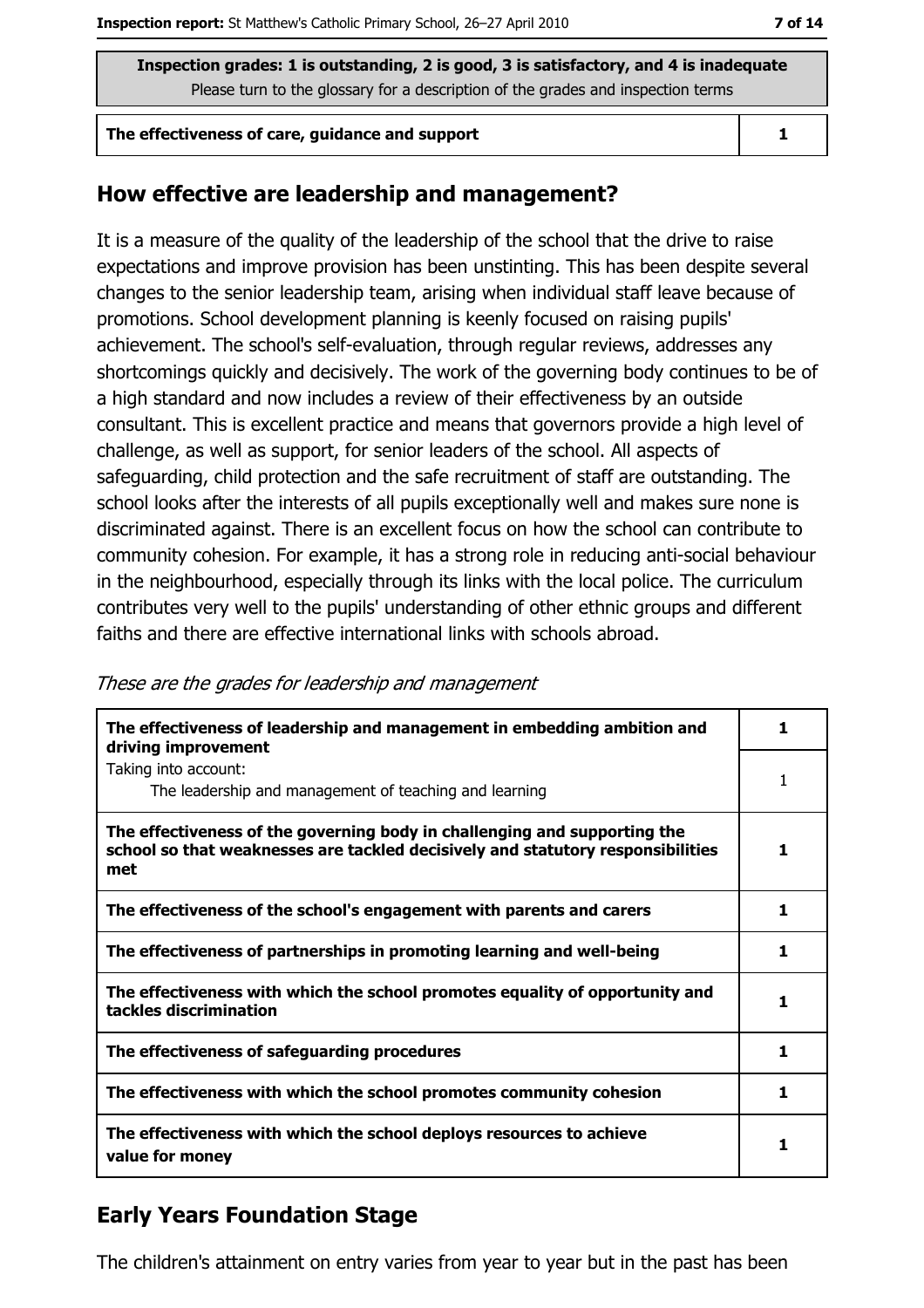mostly well below average. Attainment on entry of the current year group was better, although below average. Relationships with adults are good and most children learn to play together well. They learn how to play and use equipment safely. They make most progress in their personal and social development. Their language skills also develop well. For example, children talked about 'wavy grass', 'the cold river' and 'oozy mud' to describe conditions when they were pretending to go on a 'bear hunt'. Most of the Reception-aged children are currently working at or just below levels expected for their age.

All adults have a good awareness of the curriculum for this age group and planning is of high quality, ensuring that children are appropriately challenged. However, activities are often directed too much by the staff and do not allow enough opportunity for the children to explore and pursue their own ideas. This has an adverse impact on their natural curiosity and imaginative play. Both indoors and outdoors, the learning environment is interesting and well resourced.

Leadership and management are good. The key stage leader also oversees Key Stage 1 and has good specialist knowledge. She teaches in Year 1 and, therefore, helps the transition process from the Early Years Foundation Stage very well. All procedures to ensure safeguarding and health and safety are robust. There are strong links with parents and carers and regular opportunities to inform them of how well their children are doing. Keeping track of the children's progress is a real strength of the provision, with very attractively presented booklets called 'Learning Journeys' that are shared with parents and carers.

| <b>Overall effectiveness of the Early Years Foundation Stage</b>                             |  |
|----------------------------------------------------------------------------------------------|--|
| Taking into account:<br>Outcomes for children in the Early Years Foundation Stage            |  |
| The quality of provision in the Early Years Foundation Stage                                 |  |
| The effectiveness of leadership and management of the Early Years<br><b>Foundation Stage</b> |  |

These are the grades for the Early Years Foundation Stage

# **Views of parents and carers**

Almost all parents and carers who responded to the questionnaire were very positive in their views, indicating a great measure of support for and satisfaction with the work of the school. In addition, approximately 25 spoke to inspectors during the inspection. Strengths they pointed to include the good progress their children make, the school's high reputation in the neighbourhood, the excellent behaviour of the pupils and the approachability of staff. A comment typical of many is, 'I couldn't have picked a better school'. Particular praise was singled out for the school from parents or carers of children with special educational needs and/or disabilities. Inspectors agree with these very positive views. There were no significant areas of concern expressed by those who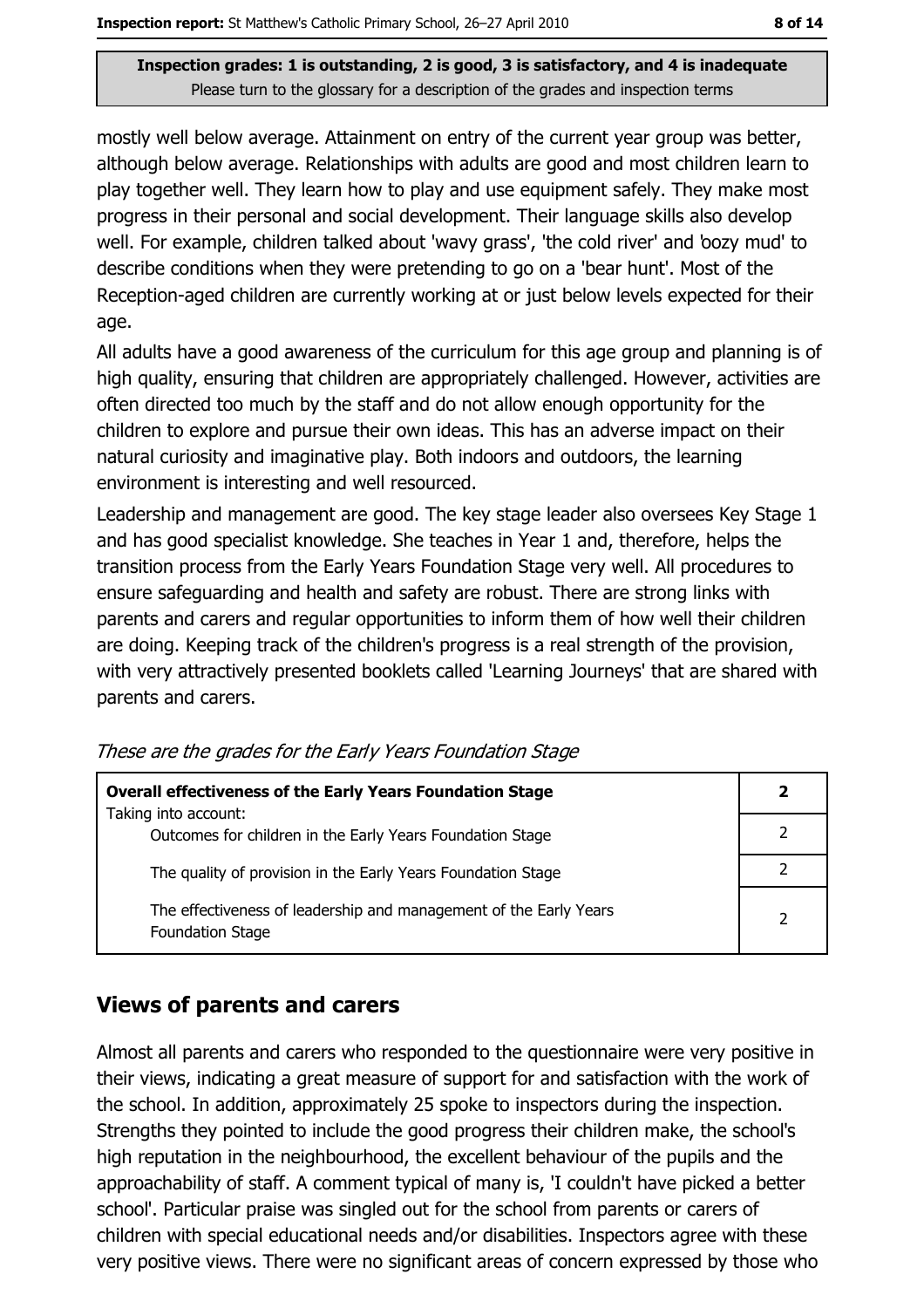completed the questionnaire or spoke to inspectors.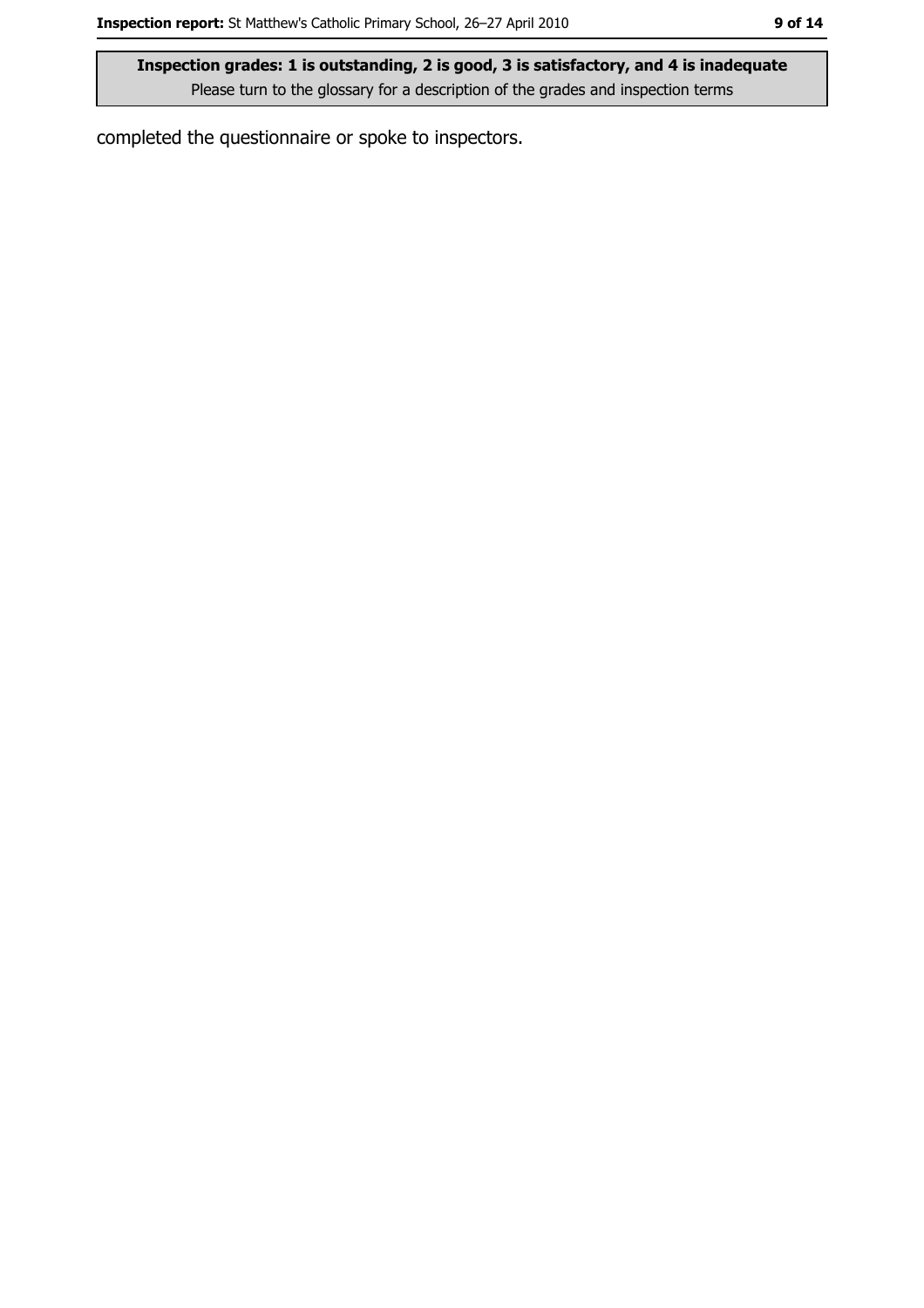### Responses from parents and carers to Ofsted's questionnaire

Ofsted invited all the registered parents and carers of pupils registered at St Matthew's Catholic Primary School to complete a questionnaire about their views of the school.

In the questionnaire, parents and carers were asked to record how strongly they agreed with 13 statements about the school.

The inspection team received 112 completed questionnaires by the end of the on-site inspection. In total, there are 341 pupils registered at the school.

| <b>Statements</b>                                                                                                                                                                                                                                       | <b>Strongly</b><br><b>Agree</b> |               | <b>Agree</b> |               | <b>Disagree</b> |               |              | <b>Strongly</b><br>disagree |
|---------------------------------------------------------------------------------------------------------------------------------------------------------------------------------------------------------------------------------------------------------|---------------------------------|---------------|--------------|---------------|-----------------|---------------|--------------|-----------------------------|
|                                                                                                                                                                                                                                                         | <b>Total</b>                    | $\frac{0}{0}$ | <b>Total</b> | $\frac{1}{2}$ | <b>Total</b>    | $\frac{0}{0}$ | <b>Total</b> | $\frac{1}{2}$               |
| My child enjoys school                                                                                                                                                                                                                                  | 76                              | 68            | 35           | 31            | 1               | $\mathbf 1$   | $\Omega$     | 0                           |
| The school keeps my child<br>safe                                                                                                                                                                                                                       | 84                              | 75            | 28           | 25            | 0               | 0             | 0            | 0                           |
| The school informs me<br>about my child's progress                                                                                                                                                                                                      | 56                              | 50            | 51           | 46            | 3               | 3             | 0            | $\mathbf 0$                 |
| My child is making enough<br>progress at this school                                                                                                                                                                                                    | 67                              | 60            | 44           | 39            | $\mathbf{1}$    | $\mathbf{1}$  | 0            | 0                           |
| The teaching is good at this<br>school                                                                                                                                                                                                                  | 77                              | 69            | 34           | 30            | 0               | 0             | 0            | 0                           |
| The school helps me to<br>support my child's learning                                                                                                                                                                                                   | 71                              | 63            | 39           | 35            | $\mathbf{1}$    | $\mathbf{1}$  | 0            | $\mathbf 0$                 |
| The school helps my child to<br>have a healthy lifestyle                                                                                                                                                                                                | 56                              | 50            | 51           | 46            | 3               | 3             | 0            | 0                           |
| The school makes sure that<br>my child is well prepared for<br>the future (for example<br>changing year group,<br>changing school, and for<br>children who are finishing<br>school, entering further or<br>higher education, or<br>entering employment) | 44                              | 39            | 51           | 46            | $\mathbf{1}$    | 1             | $\mathbf 0$  | $\mathbf 0$                 |
| The school meets my child's<br>particular needs                                                                                                                                                                                                         | 67                              | 60            | 43           | 38            | $\mathbf{1}$    | $\mathbf 1$   | 0            | 0                           |
| The school deals effectively<br>with unacceptable behaviour                                                                                                                                                                                             | 61                              | 54            | 44           | 39            | 4               | 4             | 0            | $\mathbf 0$                 |
| The school takes account of<br>my suggestions and<br>concerns                                                                                                                                                                                           | 57                              | 51            | 48           | 43            | 3               | 3             | 0            | 0                           |
| The school is led and<br>managed effectively                                                                                                                                                                                                            | 71                              | 63            | 39           | 35            | $\mathbf 0$     | 0             | $\bf{0}$     | $\mathbf 0$                 |
| Overall, I am happy with my<br>child's experience at this<br>school                                                                                                                                                                                     | 80                              | 71            | 31           | 28            | $\mathbf 0$     | 0             | $\mathbf 0$  | $\mathbf 0$                 |

The table above summarises the responses that parents and carers made to each statement. The percentages indicate the proportion of parents and carers giving that response out of the total number of completed questionnaires. Where one or more parents and carers chose not to answer a particular question, the percentages will not add up to 100%.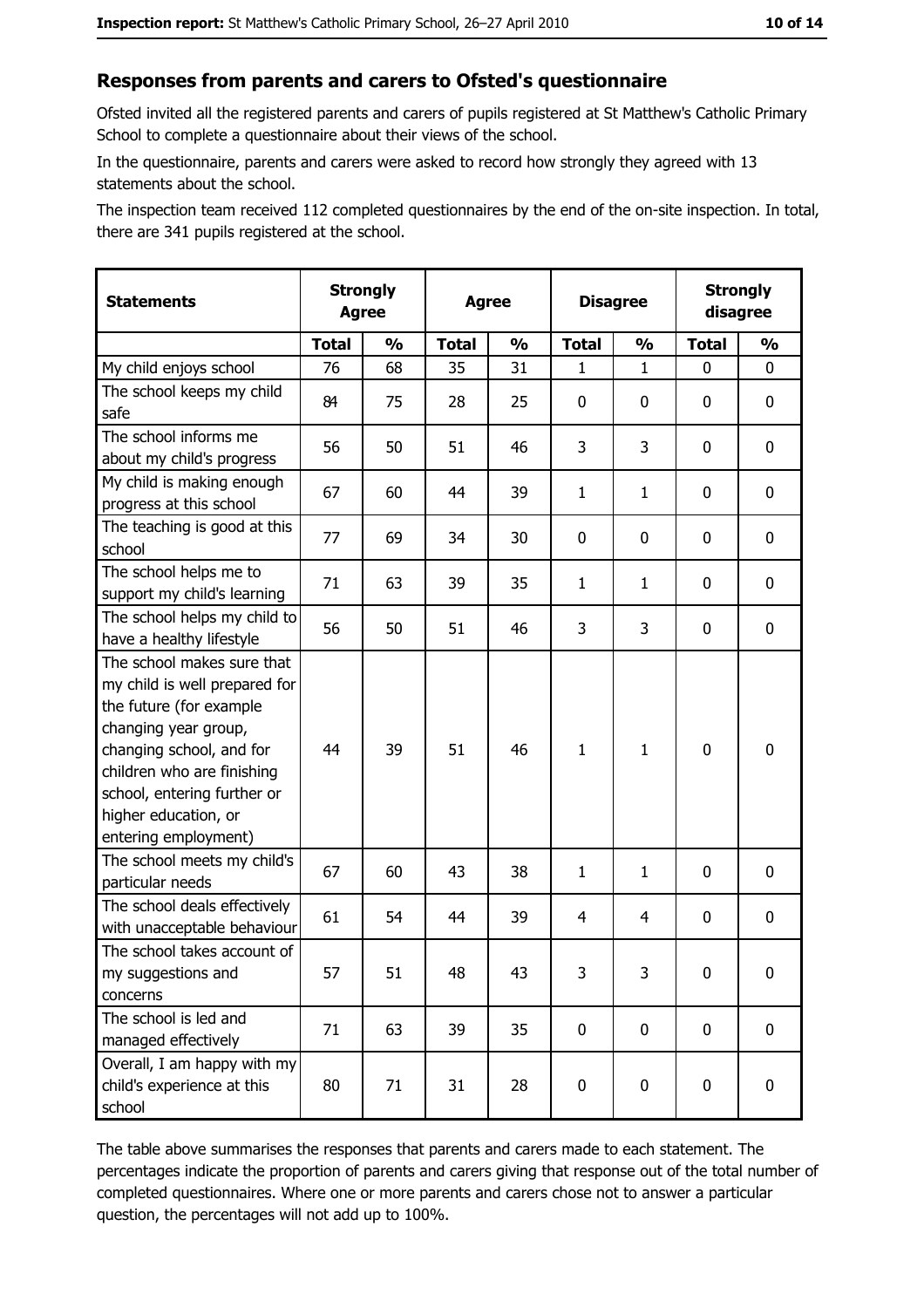# Glossary

| <b>Grade</b> | <b>Judgement</b> | <b>Description</b>                                                                                                                                                                                                               |
|--------------|------------------|----------------------------------------------------------------------------------------------------------------------------------------------------------------------------------------------------------------------------------|
| Grade 1      | Outstanding      | These features are highly effective. An oustanding<br>school provides exceptionally well for its pupils' needs.                                                                                                                  |
| Grade 2      | Good             | These are very positive features of a school. A school<br>that is good is serving its pupils well.                                                                                                                               |
| Grade 3      | Satisfactory     | These features are of reasonable quality. A satisfactory<br>school is providing adequately for its pupils.                                                                                                                       |
| Grade 4      | Inadequate       | These features are not of an acceptable standard. An<br>inadequate school needs to make significant<br>improvement in order to meet the needs of its pupils.<br>Ofsted inspectors will make further visits until it<br>improves. |

# What inspection judgements mean

# **Overall effectiveness of schools**

|                       | Overall effectiveness judgement (percentage of<br>schools) |      |                     |                   |  |
|-----------------------|------------------------------------------------------------|------|---------------------|-------------------|--|
| <b>Type of school</b> | <b>Outstanding</b>                                         | Good | <b>Satisfactory</b> | <b>Inadequate</b> |  |
| Nursery schools       | 51                                                         | 45   | 0                   | 4                 |  |
| Primary schools       | 6                                                          | 41   | 42                  | 10                |  |
| Secondary schools     | 8                                                          | 34   | 44                  | 14                |  |
| Sixth forms           | 10                                                         | 37   | 50                  | 3                 |  |
| Special schools       | 32                                                         | 38   | 25                  | 5                 |  |
| Pupil referral units  | 12                                                         | 43   | 31                  | 14                |  |
| All schools           | 9                                                          | 40   | 40                  | 10                |  |

New school inspection arrangements were introduced on 1 September 2009. This means that inspectors now make some additional judgements that were not made previously.

The data in the table above is for the period 1 September to 31 December 2009 and is the most recently published data available (see www.ofsted.gov.uk). Please note that the sample of schools inspected during the autumn term 2009 was not representative of all schools nationally, as weaker schools are inspected more frequently than good or outstanding schools.

Percentages are rounded and do not always add exactly to 100. Secondary school figures include those that have sixth forms, and sixth form figures include only the data specifically for sixth form inspection judgements.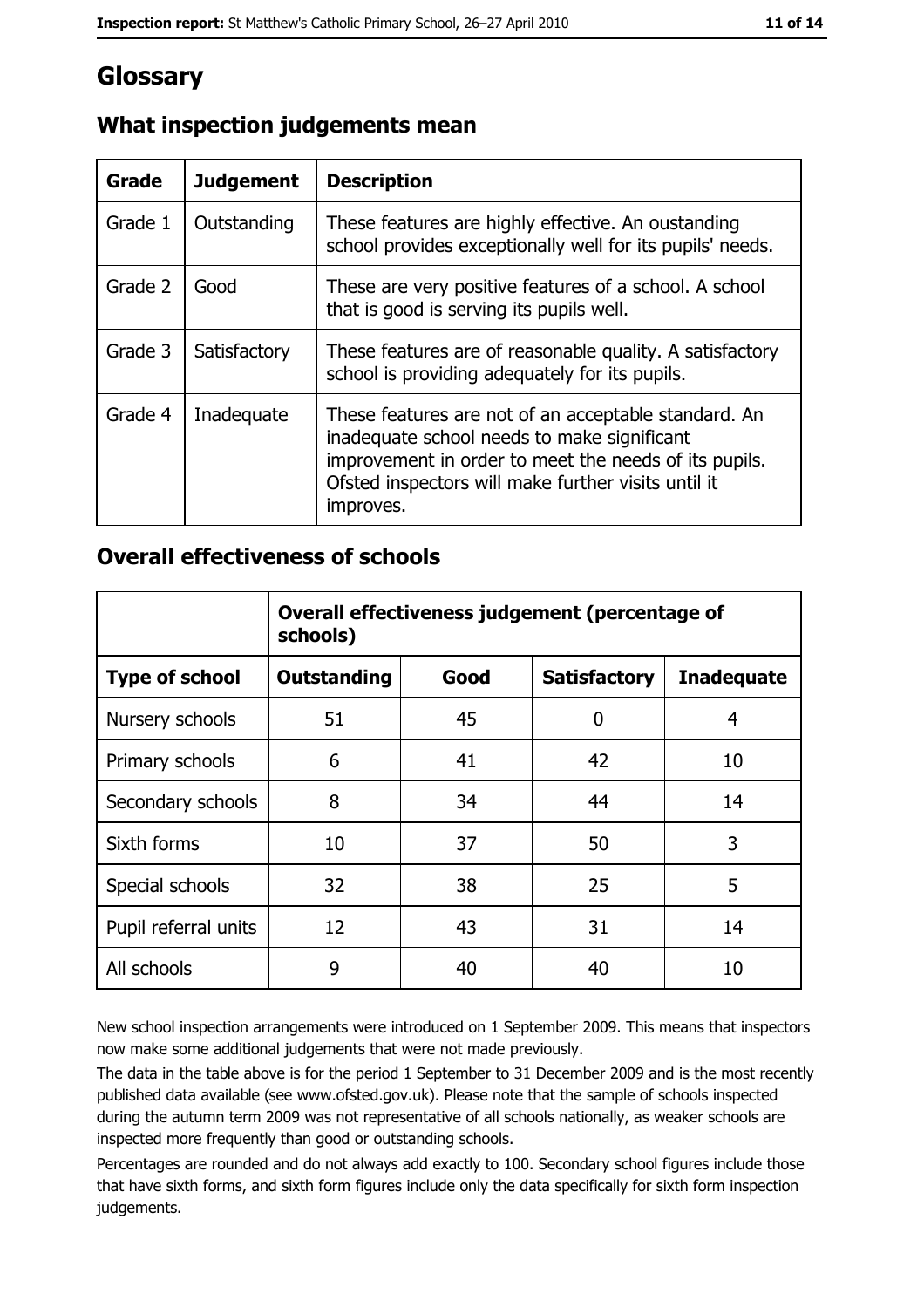# **Common terminology used by inspectors**

| Achievement:                  | the progress and success of a pupil in<br>their learning, development or training.                                                                                                                                                                                                                           |
|-------------------------------|--------------------------------------------------------------------------------------------------------------------------------------------------------------------------------------------------------------------------------------------------------------------------------------------------------------|
| Attainment:                   | the standard of the pupils' work shown by<br>test and examination results and in<br>lessons.                                                                                                                                                                                                                 |
| Capacity to improve:          | the proven ability of the school to<br>continue improving. Inspectors base this<br>judgement on what the school has<br>accomplished so far and on the quality of<br>its systems to maintain improvement.                                                                                                     |
| Leadership and management:    | the contribution of all the staff with<br>responsibilities, not just the headteacher,<br>to identifying priorities, directing and<br>motivating staff and running the school.                                                                                                                                |
| Learning:                     | how well pupils acquire knowledge,<br>develop their understanding, learn and<br>practise skills and are developing their<br>competence as learners.                                                                                                                                                          |
| <b>Overall effectiveness:</b> | inspectors form a judgement on a school's<br>overall effectiveness based on the findings<br>from their inspection of the school. The<br>following judgements, in particular,<br>influence what the overall effectiveness<br>judgement will be.                                                               |
|                               | The school's capacity for sustained<br>improvement.<br>Outcomes for individuals and groups<br>of pupils.<br>The quality of teaching.<br>The extent to which the curriculum<br>meets pupil's needs, including where<br>relevant, through partnerships.<br>The effectiveness of care, guidance<br>and support. |
| Progress:                     | the rate at which pupils are learning in<br>lessons and over longer periods of time. It<br>is often measured by comparing the<br>pupils' attainment at the end of a key<br>stage with their attainment when they<br>started.                                                                                 |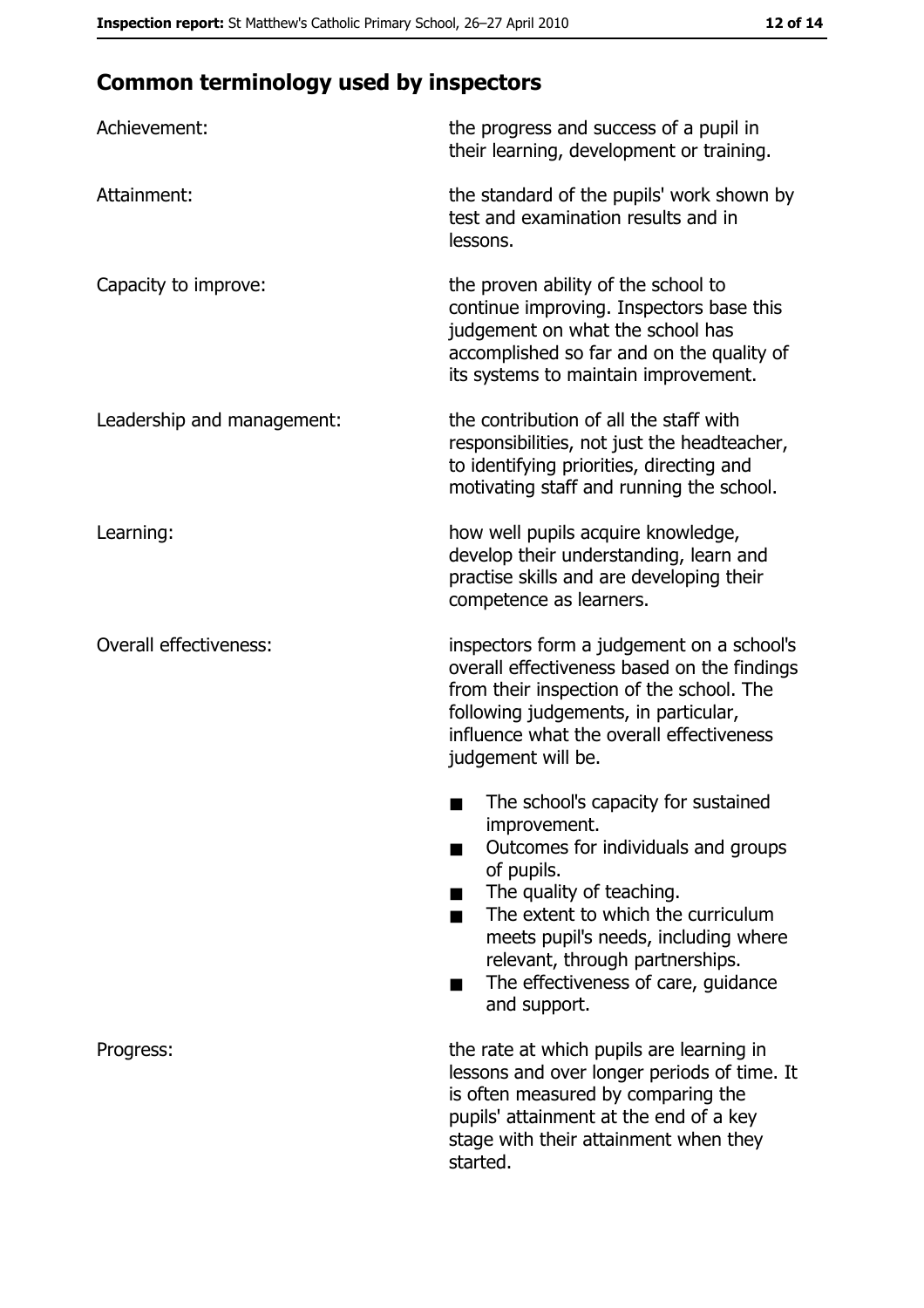This letter is provided for the school, parents and carers to share with their children. It describes Ofsted's main findings from the inspection of their school.



28 April 2010

Dear Pupils

Inspection of St Matthew's Catholic Primary School, Liverpool, L4 8UA

It was such a pleasure to inspect your school. You were all very friendly and helpful and we enjoyed finding out from you how you are getting on. On behalf of the inspection team, I would like to share with you what we found.

Your school is providing you with an outstanding education. We could tell from talking to you that you are really proud of it and enjoy coming to school. You make good progress in lessons and, by the time you leave at the end of Year 6, you have achieved well in English, mathematics and science. This is because the teaching you receive is good and you work very hard. You behave exceptionally well and look after each other, for example in the buddy system. The older children are a fine model for the younger ones. You have learnt a great deal about how to stay safe and healthy and you take part in many events in the community. We think the opportunities you have for trips out of school, events in school and residential trips are outstanding! We were very impressed by the choir and how they have performed at important places in the city and at the International Eisteddfod. Your headteacher, teachers and teaching assistants take excellent care of you all and make sure that you all feel safe and secure.

Part of my job is to identify how the school can be even better. There are two improvements to make.

- When teachers mark your work, some miss opportunities to say what the next steps  $\blacksquare$ in your learning are and do not give you the chance to comment on how well you think you are doing.
- Children in the Reception classes need more opportunities to use their natural curiosity and imagination to decide for themselves what they want to do.

Please continue to work hard. I send you all my best wishes for the future.

Yours sincerely Mr Frank Carruthers Lead inspector